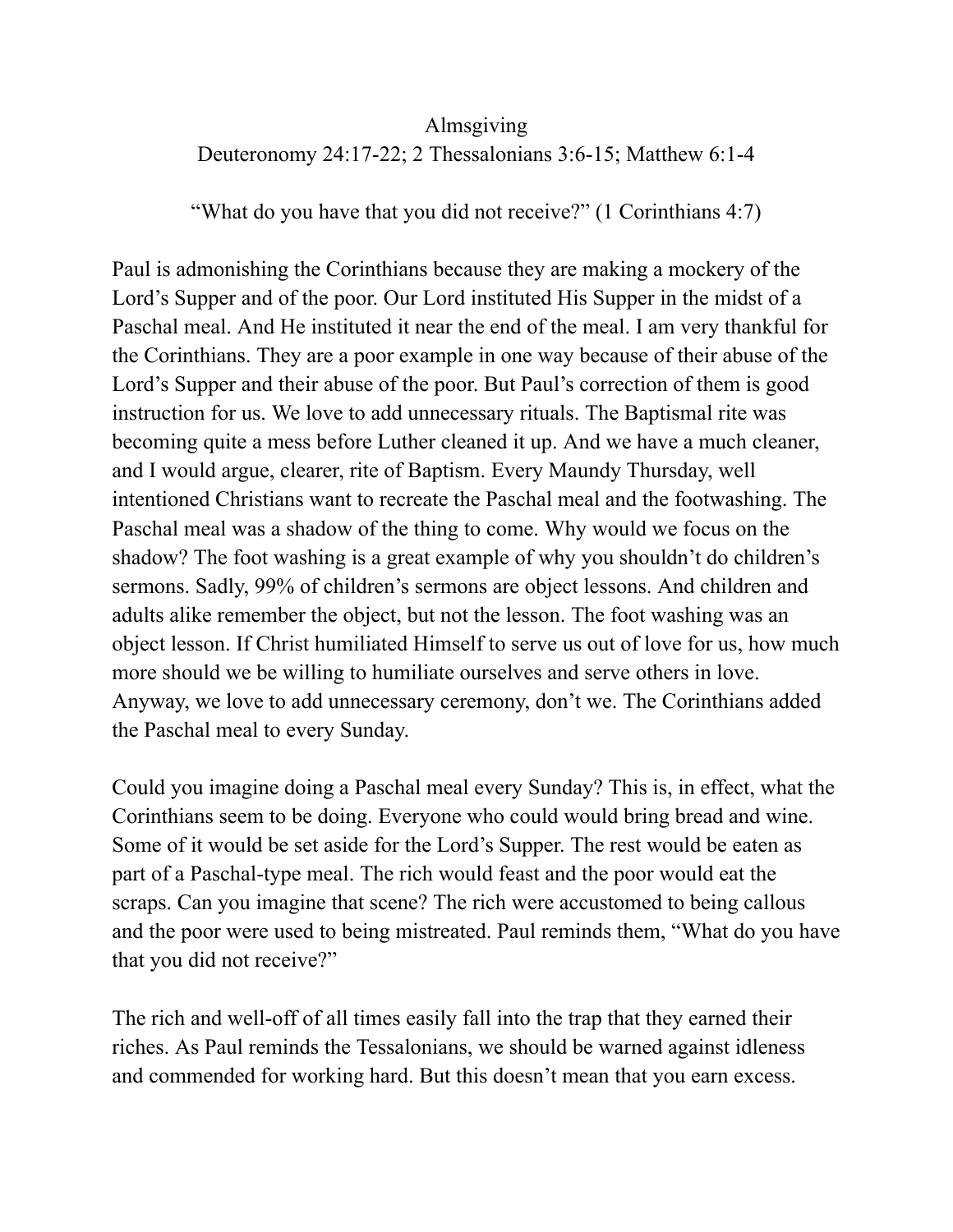The skills and drive and opportunities you had or continue to have are gracious gifts of the Lord. What do you have that you didn't receive? The poor are cared for by God. You constantly hear about God's concern for the sojourner, the fatherless, and the widow in the Old Testament. These were the poor people in the Old Testament. God allows them to be poor. Sure, some get there by their own idleness or demons they suffer from, but they are there with God's permission. There's two great general prayers in the hymnal that I use on shut-in visits as the general prayer. One of them says this: "Grant that we may with faithful perseverance receive from You our sorrows as well as our joys, knowing that health and sickness, riches and poverty, and all things come by permission of your Fatherly hand." (LSB 309) That's a hard prayer to say and actually mean it. Our sorrows? Really, Lord? The rich of Corinth treat the poor as if they deserve what they have gotten in life. Yet what have the rich gotten that they haven't received?

Paul needs to remind them and us that all believers in Christ are equal. Rulers are not equal. Some rule well and others rule poorly. Those who rule well are worthy of praise. Those who rule poorly are worthy of criticism. But all Christians, no matter their station or standing in life, are equally worthy before God in Christ.

Please notice here that Paul is talking about believers when he's talking about sharing with those less fortunate and shunning the idle. I will grant you that it is a complex problem with how best to take care of the poor in our society. The right mix of compassion and suffering the consequences of your decisions is a hard one to get right. I can definitely say that what California is doing isn't working and needs to be changed. But I have no silver bullet. As Jesus says, we will always have the poor with us. (Matthew 26:11) As a society, we will continue to struggle with how best to truly help the poor. But Paul isn't talking about unbelievers. He's talking about how believers treat each other. Jesus says that they will know us by how we love one another. (John 13:35) And the Corinthians aren't acting very loving towards their poor.

God set up standards in the Old Testament. You weren't to harvest your fields or fruit trees or vines completely.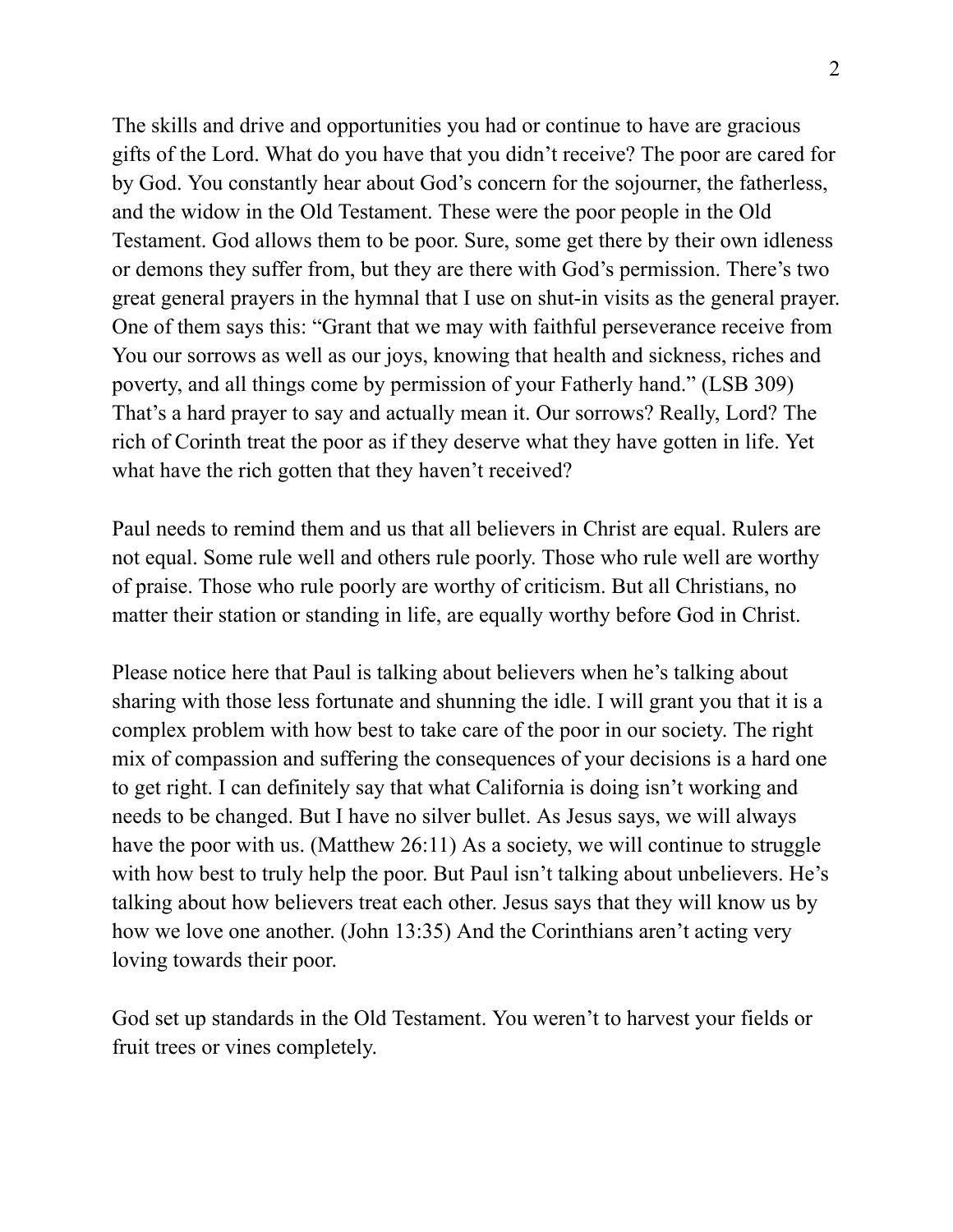You would leave about 10% unharvested so the sojourner, the fatherless, and the widow could glean from the remainder and feed themselves. You'll probably remember this is how Ruth caught the eye of Boaz. And out of their union comes King David, and more importantly, Jesus.

It was the practice of the rich in the New Testament to bring bread and wine to the Divine Service. Some would be set aside for the Lord's Supper. The rest would be distributed to the poor, especially widows of the congregation, along with the Lord's Supper. You'll recall from Acts that deacons were needed to help distribute this bread and wine to the widows.

From the Old Testament instruction and New Testament instruction and example, we are to set aside some of what we have received for those who are in need in the congregation. This would also include food and clothing and the like to the community we live in. Far too often, we reflect the attitude of the well off in our culture whose solution is to just throw money at a problem. You should rarely give money to the poor. Take them to a meal somewhere. Give them clothing or other provisions as you are able. Give as you are moved. I heard a great suggestion by another pastor. Give to your church. 10% is a good starting point. Whatever else you give in your life is up to your discretion. When someone asks you to give money, maybe you'll be moved to help them in some way. When someone else asks you to give money, you can refrain with a clean conscience.

There are two improper attitudes when it comes to almsgiving. One is to not give at all. We cannot maintain this attitude. What do you have that you haven't received? The other is to make a great fanfare of your giving. Jesus directly prohibits us from doing this. He knows our weakness and what a great temptation to the sin of pride this would be. Rest assured that your Father sees your not giving and your giving and will reward you appropriately.

Peter reminds us that we are sojourners on this earth. (I Peter 2:11) Peter does this to remind us to fight against sinful urges that attack us all the time. But it's also a helpful reminder that we take nothing with us from this earth. Stuff is just stuff. If it doesn't pass through the belly to be expelled, it will be consumed by fire on the last day. It's just stuff.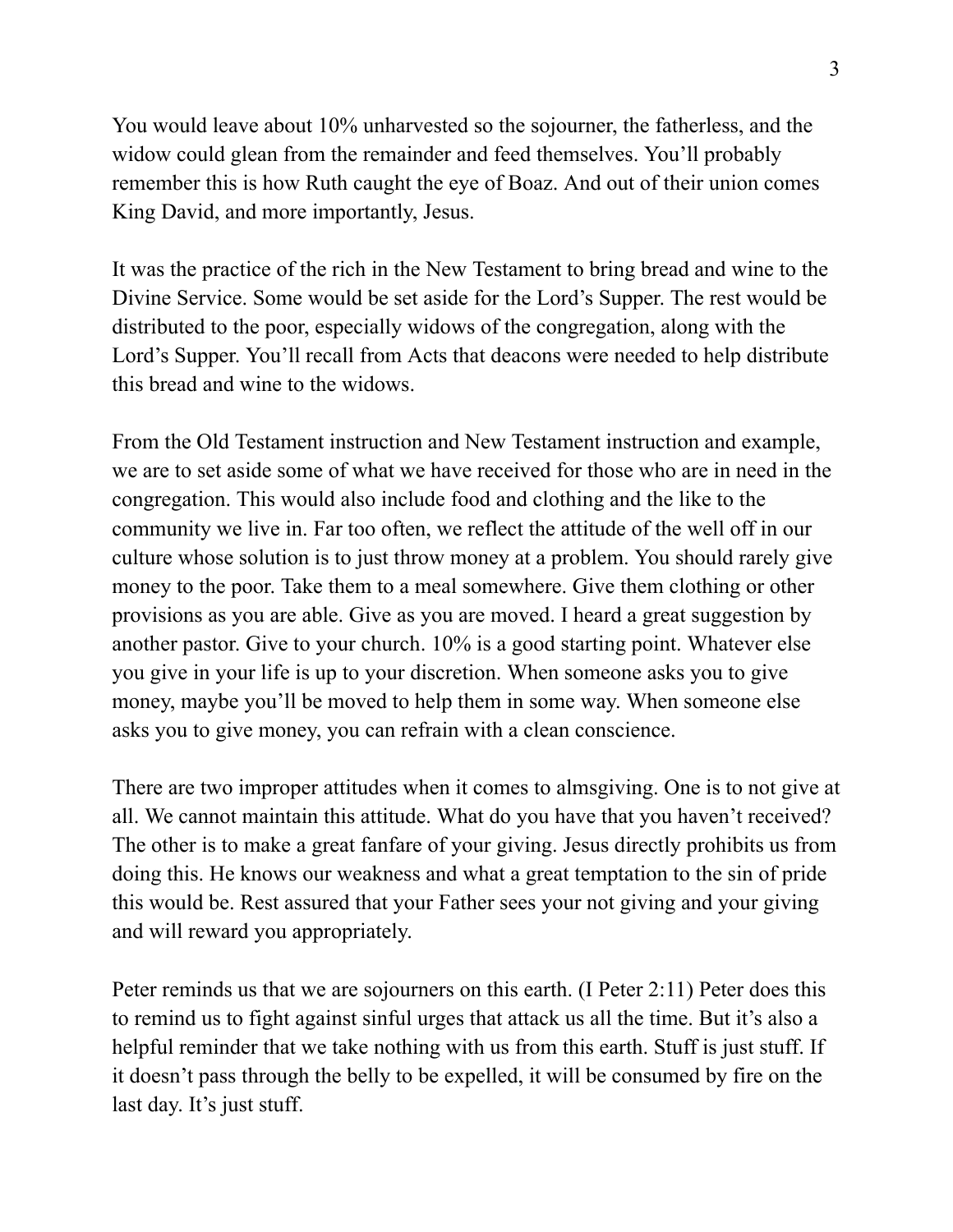How many of us spend time, money, and energy on acquiring stuff that just doesn't matter?

We see this in nursing homes most of all. There's very little room in a nursing home room for your own stuff. Sadly, they make room for a tv to try and keep you quiet and distracted from your misery. I have some experience with nursing homes. From my experience, I can say that most people that go into them either don't plan to stay in them or it happened to them against their will due to either poor health or family not willing to take care of their loved ones. It's very sad. And once you're in there, you have very little to no control over your own resources. It's very sad, but a good reminder to us that we can take nothing with us. Why do we waste so much time, money, and energy on stuff that really doesn't matter. There's a great commercial out there that makes this point to get you to spend money on experiences instead of stuff. Yeah, they just want your money, but it's a clever advertisement. Yet, the harsh reality for most of us is that we won't even keep many of our memories besides all the stuff we cannot take with us.

So, what *is* important to invest our time, money, and energy in? The one thing that will be present in all eternity: other people. It has been my experience, as limited as it is, that people never miss stuff nor do they miss experiences they didn't have on their deathbed. What they regret is not spending time with family and friends. What they come to find out is that the important thing in life is other people, especially Jesus. Whether they believe in Jesus or not, they will meet Him. He will either be Judge to them or Savior to them. The Christian knows the comfort of Jesus as their savior. Our prayer on our deathbed, is that we will remain confident with our trust in Jesus.

This lent, we've looked at the spiritual disciplines of prayer, fasting and almsgiving. These are the ones that Jesus expects from you. I saw an advertisement the other day for an online Bible study on Christian spiritual disciplines and it had something like 7 of them. That's crazy. To be fair, Bible reading was one of them and we are commanded to do that, but 7? Jesus expects you to participate in the spiritual disciplines of prayer, fasting, and almsgiving. And not just during lent. The Didache, which is an early Christian document written before 100 AD, directed Christians to fast on every Wednesday and Friday.